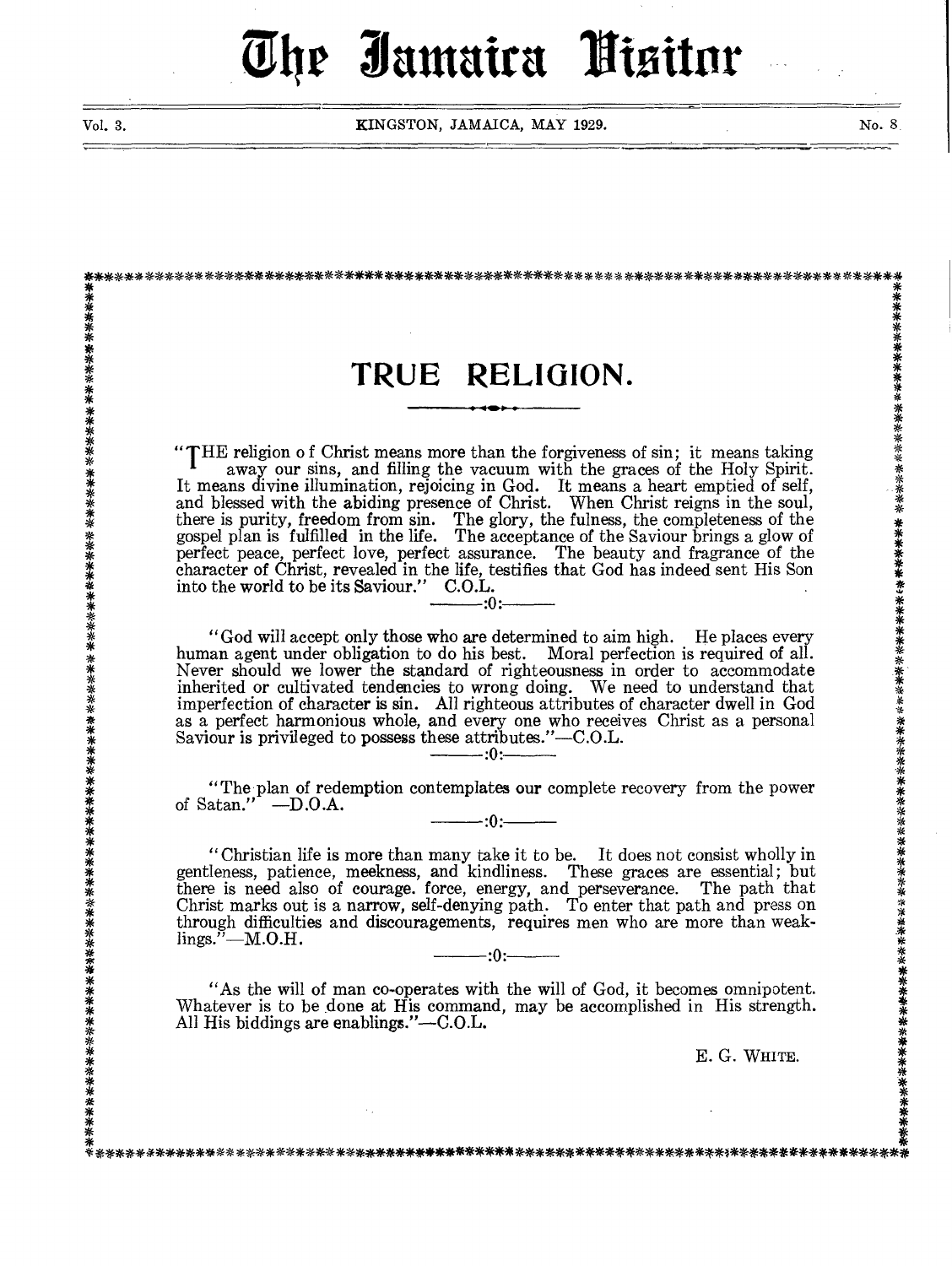#### 2 THE JAMAICA VISITOR

#### **BIBLE STUDY.**

- 1. Psalm 24:1. God owns everything•
- 2. Matt. 25:14, We are stewards of the Lord's goods.
- 4. Lev. 27:32. One tenth is kept by God. But we are to give it to Him.
- 5. Lev. 27:30. This is holy, and does not belong to us.
- 6. Mal. 3:8. If we use the tenth for ourselves, we rob God.
- 7. Joel 2:17. The priests who ministered were the Lord's servants.
- 8. Num. 18:20-24. The Lord supported them with the tithes.
- 9. Num. 18: 20, 24. They were to be wholly dependent upon the tithes.
- 10. 2 Chron. 31: 11, 12, Mal. 3:10. These were to be paid into one common treasury.
- 11. 2 Chron. 31: 12-16. Tithes were distributed under direction of a Committee.
- 12. Verses 16-19. The distribution was made according to the "set office" or position of the worker.
- 14. Verse 20, 21. This was approved of God and brought blessing.
- 15, Acts 13: 2-4. God still selects His own workers.
- 16. 1 Cor. 9:8-13. He expects them to be supported in the same way.
- 17. Matt. 23:23. Jesus said we ought to pay tithes.
- 18. Prov. 10:22: Mal. 3:10-12. Much blessing attends the tithes paying.
- 19. Prov. XI: 24. The book of Haggai. Witholding brings poverty both of soul and body.

H.J.E.

#### **NEWS NOTES.**

The arrival of Pastor E. E. Andross, President of the Inter-American Division of the General Conference, pare the North Street, Kingston, Church the privilege of hearing a very inspiring discourse from one who has his hands upon reports from all over the world The following texts were chosen for study: Isa.  $66:7-11$ :  $44$ :  $1-4$ ;  $52:9$ . 54: 1-5: 55: 6-11; 60: 1-4, 8. From these the President enlarged upon the promise that in our time we may expect to see a wonderful and sudden outpouring of the Holy Spirit through which large numbers would unite with our movement, so that it appeared to the prophet that a nation would be born in one day. The fulfilment of this was being witnessed in many parts of the world-to-day.

Speaking of his recent visit to Europe and England, Pastor Andross told how at a meeting in one on England's largest cities, held in the City Hall, he addressed a crowded audience on, "Why I am a S. D. Adventist." When concluding his address, he invited those who endorsed his address, to raise their hands, and the response was almost unanimous. Among those who responded was a Canon of the Anglican Cathedral, who declared that he believed every word.

 $\ast$ 

 $\bullet$ 

\*

Telling of another meeting in the great Berlin Theatre, Pastor Andross described the sr lendour of the Royal Box in which the German Kaiser and his royal suite had sat when attending the theatre. Curtained with royal colours and crowned with the coronet of the monarch, the Box was now occupied by Seventh Day Adventists listening to the greatest Message ever sent to the world. In the city of Berlin we have thirty churches, and there are forty thousand believers belonging to our Churches in the territory from which sprang Luther's Reformation. \* \* \*

The Trinidad Conference, he said, baptized 599 new believers in one year and nine months.

At Martinique, where Pastor Philip Giddings laboured with little apparent fruit for about fifteen years, fourteen have recently decided to walk in the light. The meetings are crowded, and it is expected that one hundred will be baptized in that Island during this year.

A great awakening has recently occurred in Panama, where certain persons sought out our people and announced that seventy-five were observing the Sabbath, and another company fo fifty persons had also been ound. Some *of* these in explaining their reason for observing the Sabbath said that they found that the Virgin Mary kept that day, and they and thirtynine others had decided to follow her example. \* \* \*

Pastor Andross closed a stirring address by exhorting us to do all in our power to lead our neighbours into the truth.

#### **AN IMPORTANT MESSAGE,**

During the Union Conference Com. mittee meetings just closed each Presi. dent was given time to lay before the committee the urgent needs of his field, and earnest and prayerful consideration

was given to each Budget of finance upon the basis of which the work must be operated. This Budget represents our share in the great world-wide distribution of the Denominational income. The President of this Conference, Pastor H. J. Edmed, had a thrilling story showing how the Lord has been blessing our work in Jamaica, so that over four hundred persons were added to our membership last year by baptism, largely through the labours of our devoted laity. At the close of 1928 there were also as many in the baptismal classes, and we have again set our SOUL WINNING GOAL at 500 for 1929. God is richly blessing you, dear brethren, and we look to you to even increase your activities until the goal is more than doubled.

The reports of the other Presidents showed that in some of our neighbouring fields the membership was more than doubled in 1928. Indeed the growth of our world-wide work has been phenomenal, so that the millions of dollars sent into the General Conference Treassury is insufficient to meet the increasing urge and call for sending new workers to new fields. On an average of ones in every twenty-two days we are opening up Mission work in a new language somewhere in earth's dark corners, and still unentered fields await our response to their appeals for light. Such a programme as we have demands from each member throughout the world the spirit of sacrifice and economy.

We also had a list of the names of over thirty Churches which we presented asking for financial aid in the erection of Houses of Worship. The Committee listened very sympathetically to our plea, and very generously gave us their share of the Harvest Ingathering for 1929-a gift which we gratefully appreciate. Yet helpful as this will be, it does not begin to meet the urgent appeals that we have on the list. Before these meetings were over the list had increased to thirty-five; and to-day Brother J. D. Robinson reported having raised up a new company at Dallas Castle, five members of which were actually at the sabbath service, and another Brother walked fifteen miles from another village, bringing his tithes and asking, like Bro. Robinson, for a Church building to be given them at once. It would take a few thousand poun is to meet all these requests, however, and it will be necessary to move carefully and wisely in responding to these calls only as the Lord provides the means,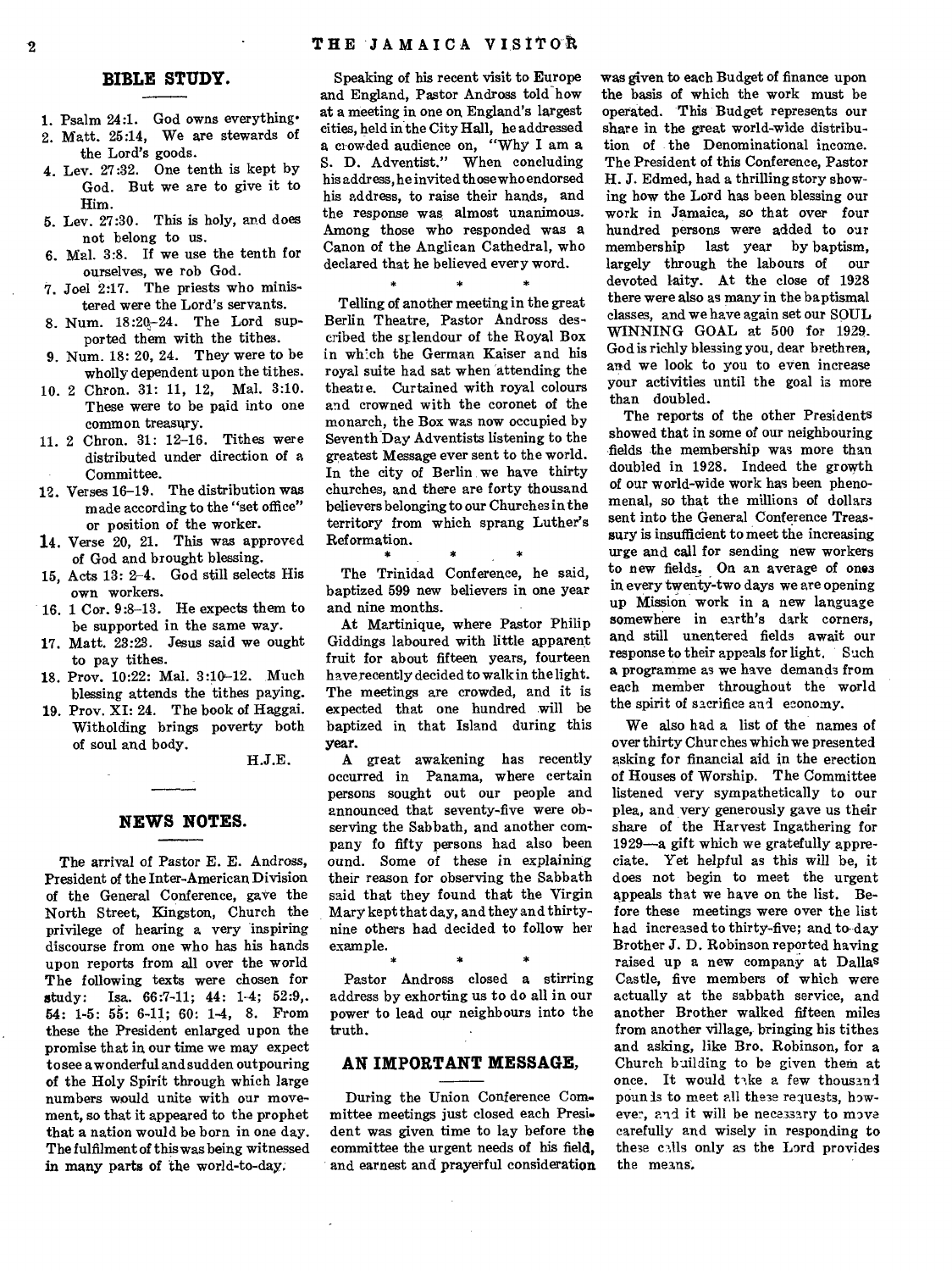At a meeting of our Jamaica Conference Committee held since, it was decided to make a definite plan or programme for assisting our Church buildings in such order as will best conform our limited resources to the highest interests of our work in general, and also to keep within the limits of our income. Buildings already begun should first be completed, and help may be extended only to such as have been planned and constructed in counsel with the Executive. If there are companies unable to wait until we can assist them in a permanent building, it is advised that they erect a temporary wattle or clay walled tabernacle, using local tree poles for the frame. An iron or thatch roof brought two or three feet over the walls will keep out most rain, and such buildings will be cool and healthy. We realize that outside persons may scoff at these buildings. But Christians are not guided by unsanctified opinions, and can stand a little ridicule. Paul worshipped on the banks of a river, and held services in houses for months and some of the most heroic conquests of the Christian Church were born in a cave or the Catacombs. Jesus Himself, though able to create a universe, used the grass, a boat, a mountain-side and a small room for His services. Luther's tracts that brought Protestantism to Europe were written in a cell, and the book that ranks second only to the Bible—Bunyan's Pilgrim's Progress—came from behind the criminal bars. While Church buildings are necessary in many cases, yet we must not allow too much money to be diverted from our great Missions enterpri se. Satan would be so happy to see this but we are not out to make Satan happy. Instead, let us move cautiously, and while gathering materials for a future building, work to increase the membership, and that will also bring in means and financial strength to build.

Instructions have been sent on to all our ministers and workers to economise severely in all their plans of labour among the Churches. The spirit of our dear people in Jamaica has ever been one of co-operation, and we have confidence that they will stand by the workers in their endeavours. We suggest that each church plan its speicial meetings, Harvest Festivals, dedications, stone laying, marriages, etc., in counsel with the minister in charge of their district. This will enable the minister to make one round itine:ary from Church to Church instead of incurring the ex- . pense of special trips. Such a plan as

this would be a gain to each church, for each event would be accompanied with several revival meetings and activities at once, and opportunity wo ild be afforded for baptizing new candidates, thus extending the interest.

H. J. EDMED.

## \* \*\*\*\*\*\* \*a\*\* \*\*\*\*\*At\*\*\*\*\*\* e **Field Notes.**

### \*<br>\*\*<del>\*\*\*\*\*\*\*\*\*\*\*\*</del>\*\*\*\*\*\*\*\*\*\*\*\*

Since the last ' Visitor" was placed in the hands of the printers, the Kingston Churches and the College at Mandeville have enjoyed many stirring services in the ministry of the members of the I.A. Div. and Antillian Union Committees. The first to arrive was Pastor A. R. Ogden, then came Pastors Borrowdale, De Caenel, Nygaard, and Davis, of Porto Rico, Hayti, San Domingo, and Cuba, respectively. Brother Taylor, Sec. Treas. of the Antillian Union, and Bro. W. A. Bergherm, the new Field Secretary of our Union, also attended, and later, Bro. Harrison and Pastor D. Parsons. Pastor E. E. Andross arrived on the 29th.

These Presidents very kindly gave their services to the churches, and their preaching drew large congregations. Pastor Davis of Cuba rendered some effective solos which were much enjoyed. Yet they were held very closely to their committee work. There were many special features in their association which made us all regret their departure when the committee meetings closed.

Several mornings the worship hour at our College was taken by our leading Pastors in relating experiences of progress in the various fields, and Scripture study President Andross created many thrill. as he told of the wondrous moving of the Holy Spirit in many parts of the Division, and the awakening interest in the Truth in heathen hearts, leading them to call definitely for workers to be sent. As many of these experiences are related in the recent numbers of the *tlessenger,* we will not repeat them here. The students greatly enjoyed these hours, at the close of which there was a spontaneous rise of all to reconsecrate their lives for the service for which our College offers a splendid training.

On the morning of April 2, Brother 0. P. Reid was the center of interest, for the Committee had called hin to the Bahamas to engage in evangelical

work, and, in view of the manifest blessing of the Lord that has followed his labours in soul-winning work, it was decided to call him into the sacred ministry of the gospel. To enable him to sail sooner in available passage, this morning was chosen for the solemn ordination service. The Faculty vacated the platform which was occupied by the large gathering of Presidents for the occasion. The chapel was well filled, and a deep solemnity rested upon all as Pastor Andross addressed us upon the subject of the call and work of the ministry of the gospel. Pastor Ogden very suitable related the reasons for setting our dear brother apart to this work, and as the ministers gathered around Brother Reid, the local President offered the Ordination Prayer, which was accompanied by the laying on of hands by the ministers. Pastor E. E. Andross then delivered the very solemn charge, and the right hand of fellowship was touchingly extended to our new colleague by all the ministers.

Many of the students expressed the sense of the solemnity of the call to which they look when the Lord shall indicate, and the service stirred every heart.

During the Committee discussions we were daily impressed with the phenomenal growth of the work in each field. It seems that every president is weighted with perplexity in seeking to meet the demands of his field with the limited resources of available men and means. Converts are springing up on every<br>hand and in unexpected places. The hand and in unexpected places. demand for the erection of Church Buildings is almost without limit. Never in our denominational history were so *many* doors opening to the Message, and converts are springing up even where no known work has been done. The consecrated activities of our lay members has brought this about largely, and our ministers seem to have little time for evangelical efforts, as their time is wholly taken up with preparing for baptism and organizing those whom the laity have brought to the truth.

Much of this interest is also awakened by the faithful colporteurs, whose books have placed the people in touch with the great Message that unites us as one people. What a wonderful unfolding of God's ways there will be in the great day when we gather together around God's throne, and learn how our neighbours were lei by the Holy Spirit to Jesus through our individual efforts and example! This is the day of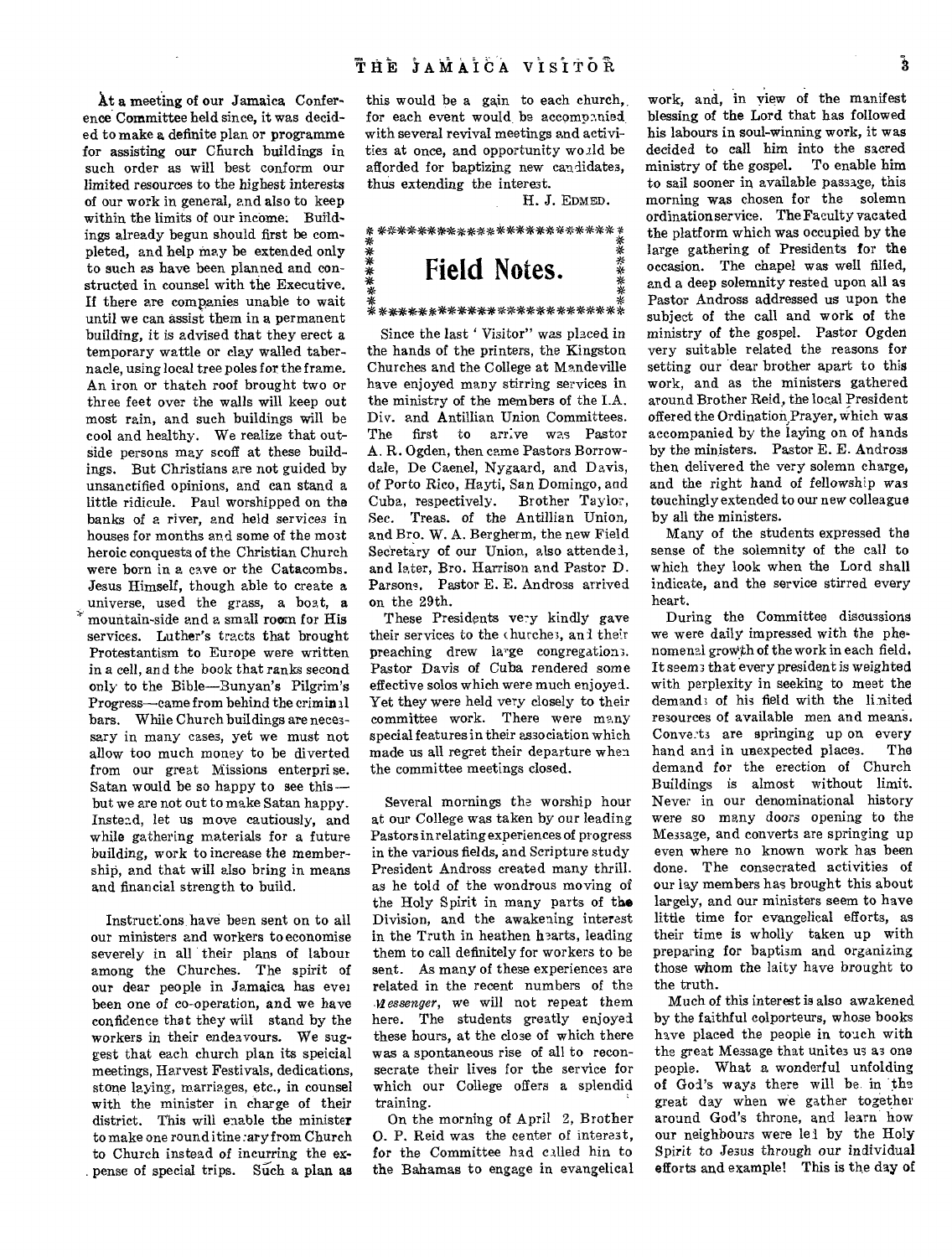sowing. Soon we shall reap what we have sown, and the souls we have won will be stars in our crown of rejoicing.

"During the past five months in which I have laboured at ContentedHall, the Lord has richly blessed His work. We started with an enrollment of fifteen, to-day we have thirty-five. Others are attending for special lessons. So our Church School is growing. Nearly all the S.D.A. children around here are of one family of our own people, so we are unable to get many from our neighbours but we do have two. I am of good courage and desire to be faithful in my corner."

### E. E. WILLIAMS.

"The Lord helped us in carrying out our Harvest Festival programme, at which, owing to the accident to Pastor Randall, Brother Albert Shaw occupied the chair very acceptably. A heavy downfall of rain, blowing in through our unfinished windows impressed the people with our need of means to complete our Church building, and a very successful Festival brought us  $\pounds 3$  10/. We solicit an interest in yur prayers."

> WILFRED E. LANGLEY, Blue Hole. \* \*

"I desire to make  $x \overline{y}$  own to you the interest that is growing at Retirement, fifteen miles from Brittonville. A lady invited Brother Gaynor to study the Bible with her, and she gathered a number of her neighbours in, and we have been holding studies with them ever since. On the 29th March, we spent the day visiting them and distributing tracts. Five persons have taken their stand for Jesus and His truth, and we expect to start a new Sabbath School next week."

#### S. WILLIAMSON, Brittonville.

"We are glad to hear of the progress .of the work in various parts of Jamaica, and we are trying to do our bit in our corner. We are at present holding meetings in three different districts, namely, Bushy Park, five miles from Beverly, Content, also about five miles away, and Mile Gulley, not far from Balaclava. There are many interested ones; and five adults and some children ate walking in the light. They are preparing for baptism. This is a pro mising district. At Roses valley where we have started a work, a man has donated a lot of land for a church building. Another has given us ten shillings to help us build. We solicit your prayers for these interested souls."

> A. A. FRECKLETON. Beverley.

Pastor A. R. Ogden left for Balboa, after rendering to this field some very valuable services. These included not only the many Churches he has visited and ministered to, but his pleasant and kindly association, and his efforts to secure help for us to enable us to have some funds with which to help in the erection of Church buildings. May the Lord bless him richly.

The Union Committee decided to set off the Cayman Islands as a Mission Field under the Antillian Union Conference. This plan meets our hearty approval, as it will give our neighbours resident instead of visiting help, and will meet the growing work with the strength of direct supervision



have a part in this effort. Well planned organization brings best results. Each band should be assigned its own territory, and should have special prayer for this special work. Church officers can render great service to the Cause of God by giving attention to this work. The word "BIG" needs enlarging this year, and to be made the "BIGGEST." Jamaica is to get £300 out of this week's sales. The Colporteurs have set their goal for giving hours and sales to the Missions Extension Fund.

Since we are all workers together in a great Missions enterprise, let all who have ability join in and follow all the plans that will be laid.

The books chosen for this year's Big Week are, "Alone with God," and rSweetest Stories Ever Told." They will sell for  $1/3$  each and the profits will be turned into the Missions Extension Fund. What will your Church do? The answer will come to us in the Big Week results.



A very helpful colporteur institute was held at the West Indian Training College, Mandeville, March 28 to April 7.

Brother W. A. Bergherm, our new Union Field Missionary Secretary, gave us spiritual and practical instruction. I am sure that I express the sentiment of all the colporteurs when I say that we appreciate his business-like methods, and his gentle manners.

Fortunately, the Institute was held at a time when members of the Union Conference committee were among us. As these men spoke before the student body, they expressed their high regard for the colporteur work. It is good to knew that they too, as time permits, are willing to go from door to door with the printed page.

Representatives of this branch of the Lord's work were present from all parts of the Island. We are sorry that all our regular colporteurs were not with us. Counting the students who will unite with the colporteur forces later, we expect to have about twenty-five making the sale of message-filled literature their business this summer. With your co-operation in "Big Week," and on special field days, we can sow Jamaica with gospel literature.

We solicit the prayers and co-operation of all our brethren, especially for these workers who are devoting their time to the circulation of the printed page.



As we opened the reports for the first quarter of 1929 we were glad to see the progress so many of our schools have made toWard the attainment of our goals. Several who had dropped down in the Daily Study of the lesson have started afresh, and from the lists before us it looks as if the Sabbath School lesson study is forming part of the daily pro. gram in many homes.

We wish to extend our appreciation to those of our secretaries who have complied with our request to give the full Christian name with the title Mr.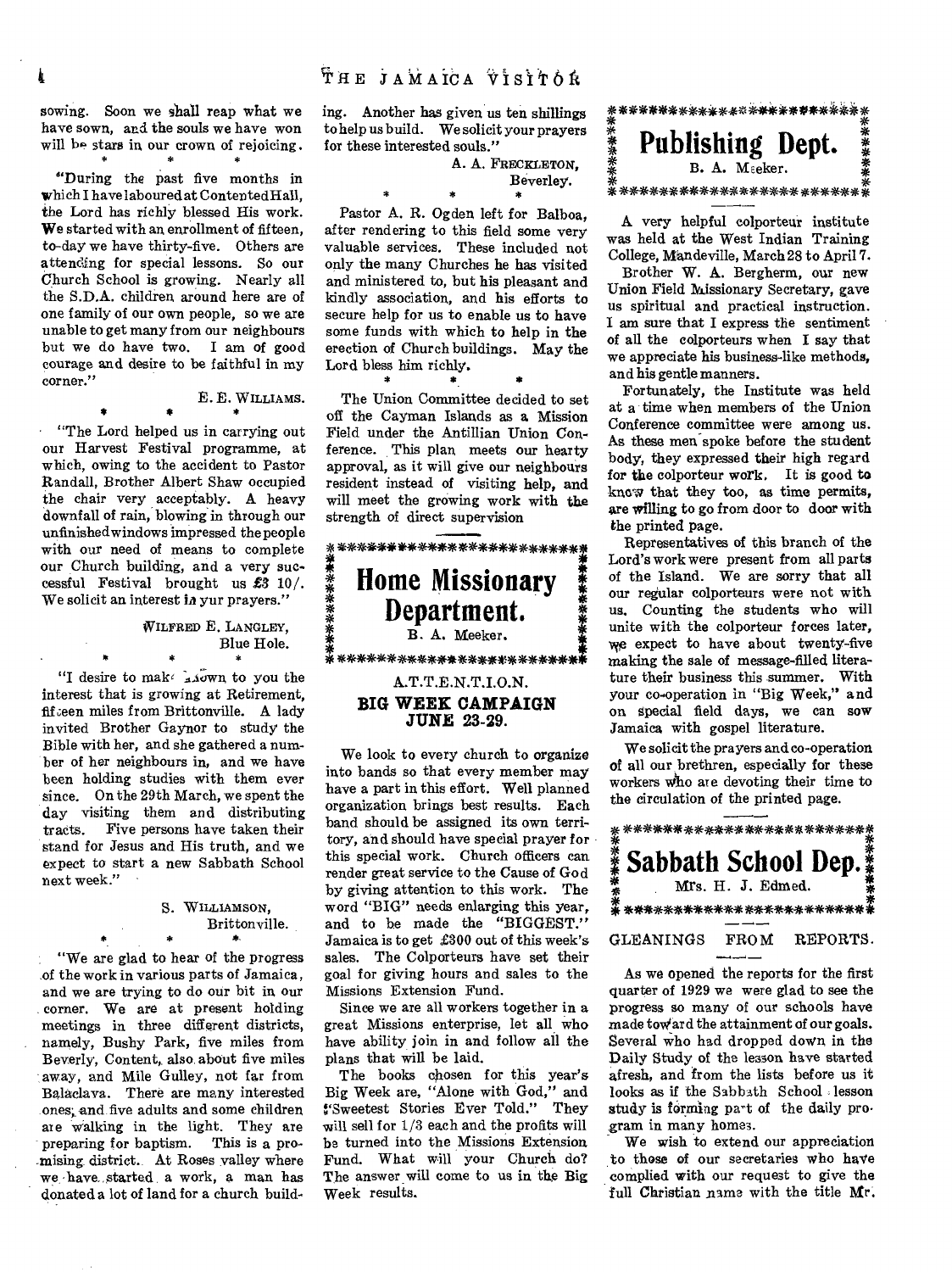Mrs. or Miss when sending the names of those meriting Honour Cards or the officers of the school. We hope that those who have not done so will take this as a reminder to them.

We are glad also to note the way our schools have taken up the Investment Plan for 1929. Since our last report lists have come in from Mt. Carey, Little London, Seaford Town, Keucot, Tuscany, Port Antonio, Ocho Rios and Contented Hall. Mandeville, Santa Cruz, and Regent Street (Kingston), also had a good time on Investment Day. Hens, chickens, sugar cane, roots of bananas, banks of yams, ears of corn, coconut trees, papaw trees, fancy work, a bed of turnips, a day's wages  $(4)$ , tomatoes, cassava, and milk from the cow on Sabbath, have all been dedicated to the Lord by the schools named, and we know these precious gifts to God's cause are recognized by Him and will be multiplied to the saving of souls.

Here are some items of special interest.

Our North Street, Kingston, Sabbath School increased their Honour Cards by  $100\%$  and went beyond their offerings goal by £5. This caused their thermometer goal device to burst, splashing the mercury all around. The joy of the school when they saw the result of their effort and sacrifice was expressed in a hearty chorus of Amens.

Regent Street, Kingston, shows an indrease of  $50\%$  in offerings and  $61\%$  in Honour Cards.

Kencot, Kingston, that always does so well, had their largest offering to missions and a splendid increase in the number of members reaching the Daily Study and Perfect Attendance goals.

Spanish Town made their record in offerings the last quarter of 1928, and the past quarter they have a record in Honour Cards.

Contented Hall has an average of 63% in Honour Cards and Offerings, so that they lack only 2% of reaching the requirement for the Pennant.

Mandeville report reveals excellent progress giving them a record in both Honour Cards and offerings.

Ocho Rios, one of the last schools added to our list, increased their gifts more than  $100\%$ .

Carron Hall has almost doubled their gifts to missions, and Manchioneal and Glengoffe have record offerings, while the five "B's"—Bryant Hill, Bagbie, Beeston Spring, Brittonville, and Bonny Gate are making good progress in the Daily Study and Perfect Attendance goals. Troy also is coming forward in this respect.

Williamsfield, Southfield, and Ewarton were the first reports to hand, They reached the (flice April 2nd. As the result of setting a definite goal the Williamsfield School has more than doubled its offerings. Southfield did also.

Montego Bay increased from £4 14 7<sup>3</sup>⁄4 to £9 0 4<sup>1</sup>⁄4, almost double.

We trust the enthusiasm of the first quarter will continue throughout the year, so that as the Macedonian call continues to resound we may feel we are doing our part to make some response possible.

#### **BOOK AND BIBLE HOUSE.**

Children possess the desire to do comething. They like to borrow papa's saw to cut a piece of wood, or his hammer in order to nail two pieces of wood together. In order to develop this tendency of John and Mary into useful production, and to help them out of mischief, the little book "Something to Do" has been published. It contains scores of useful things. Order one now for the children. Price 1/3 per copy, less  $40\%$  to our people.

#### SOUL **WINNING SABBATH SCHOOL.**

This book will make you an efficient and successful teacher of the Sabbath School. It was the Teacher's Training Course of last year but it is still of great value to the school. The purpose of the Sabbath School is to win Souls, and this book will be, a source of great help to the teacher in making him more efficient to do this. Every phase of the Sabbath school work is dealt with thus making it a complete text book for the Sabbath school. No teacher can afford to be without one, except at a great loss to himself, to his class, and his school.

Order at once, price 6/ each.<br> **OOKS AT PEDIMED PP** 

# **BOOKS AT REDUCED PRICES.**<br> **Patriarchs and Prophets cloth.**  $\mathcal{L}/$

| Patriarchs and Prophets, cloth<br>Easy Steps in Bible Stories.   | 6/      |               |
|------------------------------------------------------------------|---------|---------------|
| $600 \text{ pages}$<br>$\sim$                                    | 87      |               |
| Our Day in Prophecy and                                          |         |               |
| Providence 700 pages                                             | $8/$ .  |               |
| The Throne of David                                              | 2/6     |               |
| The Hand That Intervenes                                         | 6/      |               |
| The Pillar of Fire                                               | 2/6     |               |
| Practical Guide to Health                                        | $12/$ . |               |
| Hymns and Tunes, cloth                                           | 57      | $\cdot$ ,     |
| Learning and Teaching                                            | 27      | $\rightarrow$ |
| On the Eve of Armageddon, paper 4 <sup>1</sup> / <sub>3</sub> d. |         |               |

#### **M.V. NOTES.**

#### *Continued from page 6.*

The Circulating Library is still circulating. Since the beginning of the year fifty-six parcels of books have been mailed out. But every church is not yet using the Library.

We are hoping that our young people will keep the Tract Society busy filling orders for books as a result of the Book-ayear programme. \* \* \*

Since March 31, Kencot has sent in six names for Junior Reading Course certificates, and Darliston the first name for a Bible Year Certificate. Mandeville adds two to this list—one for the Gift Bible, the other for the Bookmark. Brother Campbell, of the office, has won both Gift Bible and Bookmark.<br>\* \* \* \* \*

SPANISH TOWN: "We are going ahead with our Standard of Attainment. Although a bit late, we are determined to take it" (the examination). How many of our societies can say that? \* \* \*

SANTA CRUZ: "I can truly say that M. V. Week was indeed a success. The members showed great interest, and the programme was successfully carried through. I must confess that this was the best meeting we have had for a good while and I sincerely hope the interest will continue."<br> $*$ 

Forty-three reports reached the office by the 6th of April. This is the largest number to come in by the first Sabbath after the close of the quarter. This means that forty- three gold stars will be going to as many secretaries. Among the first reports received were those from Cornwall Barracks and Springfield, two new societies reporting for the first time. \* \* \*

"The Master calls for gospel workers. Who will respond? Not all who enter the army are to be generals, captains, sergeants, or even corporals. Not all have the care and responsibility of leaders. There is hard work of other kinds to be done. Some must dig trenches and build fortifications, some are to stand as sentinels, some to carry messages. While there are but few officers, it requires many soldiers to form the rank and file of the army, yet its success depends upon the fidelity of every soldier. One man's cowardice Or treachery may bring disaster upon the entire army."—G.W. pp. 84, 85.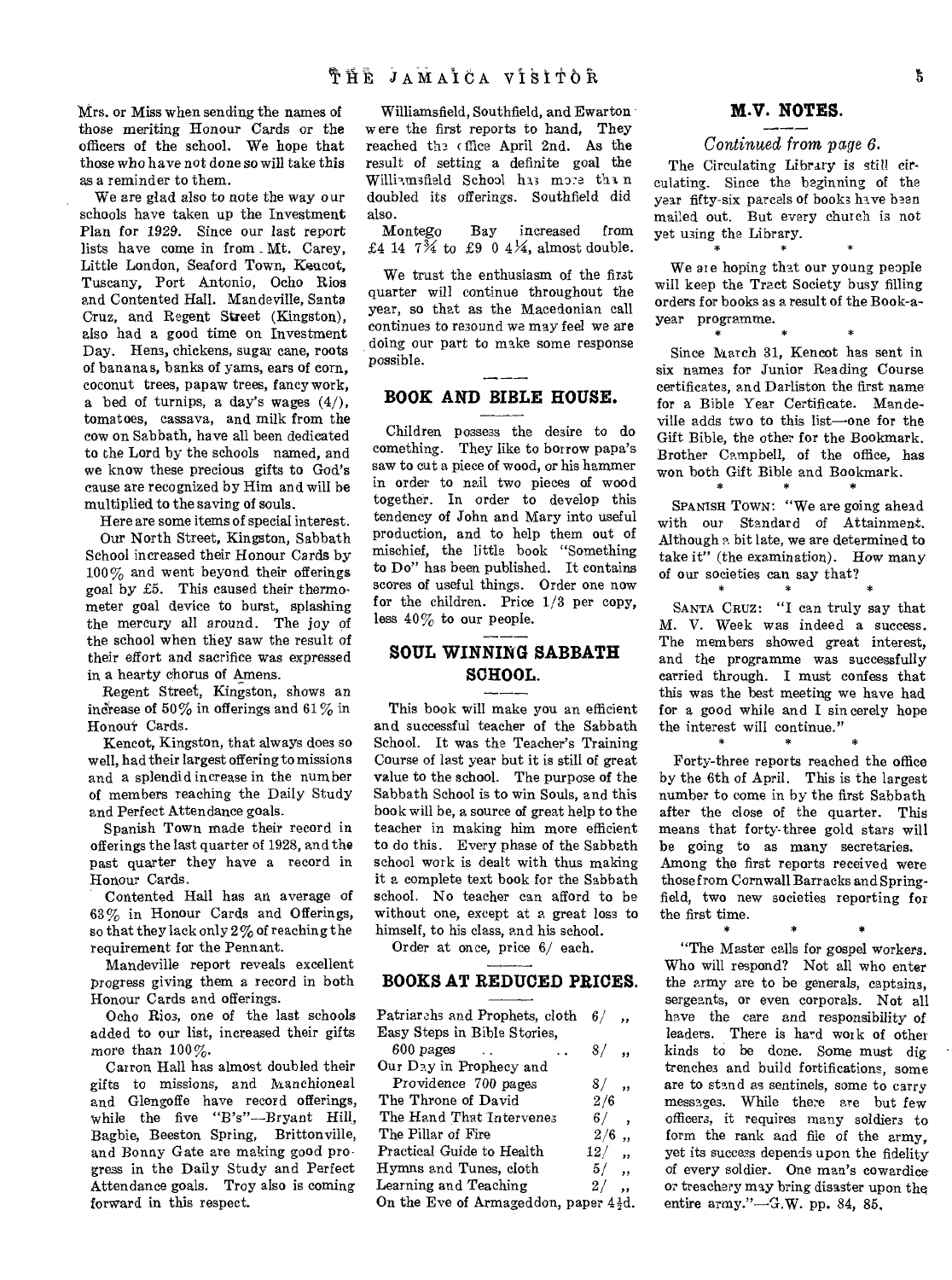#### **WHO'S WHO.**

## **THE LIFE OF WILLIAM MILLER.**

William Miller was born at Pittsfield, Massachusetts, February 15, 1782. An upright, honest-hearted farmer, who had been led to doubt the divine authority of the Scriptures, yet who sincerely desired to know the truth, was the man specially chosen of God to lead out in the proclamation of Christ's second coming. Like many other reformers, William Miller had to battle with poverty. Though he did not enjoy the advantage of a college education, his love of study and habit of careful thought and close criticism rendered him a man of sound judgment and comprehensive views. He filled various civil and military offices with credit, and the avenues to wealth and honour seemed wide open to him.

In early manhood, however, he was thrown into the society of deists, whose influence led Miller to adopt their beliefs. He continued to hold these deistic views for about twelve years; but at the age of thirtyfour, the Holy Spirit impressed his heart with a sense of his condition as a sinner. He found in his former belief no assurance of happiness beyond the grave. The future was dark and gloomy.

As hew as reading a sermon one Sunday in a little Baptist meeting house, "Suddenly" said he, "the character of a Saviour was vividly impressed upon my mind." Finding a Saviour through whom he could have a future existence brought great joy to his heart. This led him to search the Bible, which now became his chief study. With intense interest and earnest prayer he studied the books of Daniel and the Revelation, comparing Scripture with Scripture and He soon discovered that the literal and personal coming of Christ was plainly taught in the Scriptures, and that all the signs of the times, and the conditions of the earth corresponded to the prophetic description of the last days and that the end of all things was at hand.

The prophecy which seemed moat clearly to reveal the time of the second advent was that of Dan. 8:14; "Unto two thousand and three hundred days; then shall the sanctuary be cleansed." Accepting the generally received view, he concluded that the earth was the sanctuary, and that the cleansing

referred to the purification of the earth by fire at the second coming of Christ. He devoted two years to the study of the Bible, when in 1818, he reached the solemn conviction that in about twentyfive years Christ Would appear for the redemption of His people. Being convicted that it was his duty to tell others of his newly found light, he entered with trembling, upon his work of proclaiming the soon coming of Christ, leading his hearers through the prophetic periods step by step. In nearly every town there were scores, and hundreds converted to Christ as a result of his preaching.

In 1833 Miller received a license to preach, from the Baptist Church, of which he was a member. He travelled and preached extensively. Men of learning and position united with him, both preaching and publishing his views, and from 1840 to 1844 the work rapidly extended. As with earlier Reformers, the truths which he presented were not received with favour by popular religious teachers. His work, nevertheless, made great progress in spite of much opposition .

William Miller strongly cherished the thought that Christ would come in the year 1843 or 1844. But the time passed without realizing his hope. He and his followers were greatly disappointed, but their hope did not grow less. After further study, they were soon convinced that the cleansing of the sanctuary of Daniel 8:14 did not refer to the destruction of this earth by fire, but to the investigative judgment that would take place in heaven just prior to the coming of our Lord.

In the year 1849 William Miller died at Low Hampton, New York, Dec. 20. Under his labours, six thousand persons were converted, seven hundred infidels being won by him to the faith of Christ. His hope in the second coming of Christ remained strong even to his death. On his dying pillow, he sent this message, "The coming of the Lord draweth nigh; but we must be patient and wait for Him."

R. B. CAMPBELL.

### **FIND THE ANSWER.**  QUESTIONS FOR MAY.

— — 1. What chapter in the New Testament makes- direct reference to the milennium?

2. Give the reference to the prophecy that was fulfilled by the outpouring of the Spirit on the day of Pentecost.

3. What text shows that God wrote the ten commandments the *second*  time with His own finger?

4. Who was our first foreign missionary? What yea was he sent out, and where did he go?

5. Name two stars or constellations of stars mentioned in the book of Job. Give reference.

#### ANSWERS FOR APRIL.

1. By baptism. Rom. 6: 3-5.

2. To Gideon when he was threshing wheat by the winepress to hide it from the Midianites. Judg. 6:12.

3. The parable of the Good Samaritan. Luke 10:30-35.

4. At Loma Linda, California, U.S.A. 5. But unto you that fear my name shall the Sun of righteousness arise with healing in his wings; and ye shall go forth, and grow up as calves of the stall. Mal. 4:2.

Thank you, dear young people, for the answers sent. Some of you may not see your name this time, but that should only make you more determined to try again. Here are the names of those whose answers were correct:<br>Lucille Heron, Cathrell Heron, Cathrell George Mitchell, Amy Morgan, Mrs Rachael Morgan, Henry Morgan, Lily Hewitt, Doris L. Hewitt, T. E. Shaw, Bernice R. Lee, Alma Wright, Una Johnson, Merah Dell Campbell, Elsie L. Jones, Mrs. A. A. Plummer, Hannah Briscoe, E. M. Duhaney, Pearl E. Patiick, Harold Penicott.

One correct unsigned answer came from Sherwood Forest. Be sure to sign your name to your answer.

I am awaiting with keen interest your answers to the May questions. Just dig right down into your Bibles and bring up the answer. Address your answers to Young People's Page, 112 Tower Street, Kingston.

P.J.B.

# M. V. NOTES.

Port Antonio writes of a very profitable time spent on the last Sabbath of M. V. Week. With a membership comprising 32 Seniors and a number of Juniors, they set a goal of 20 souls for 1929.

*Continued on page 5.*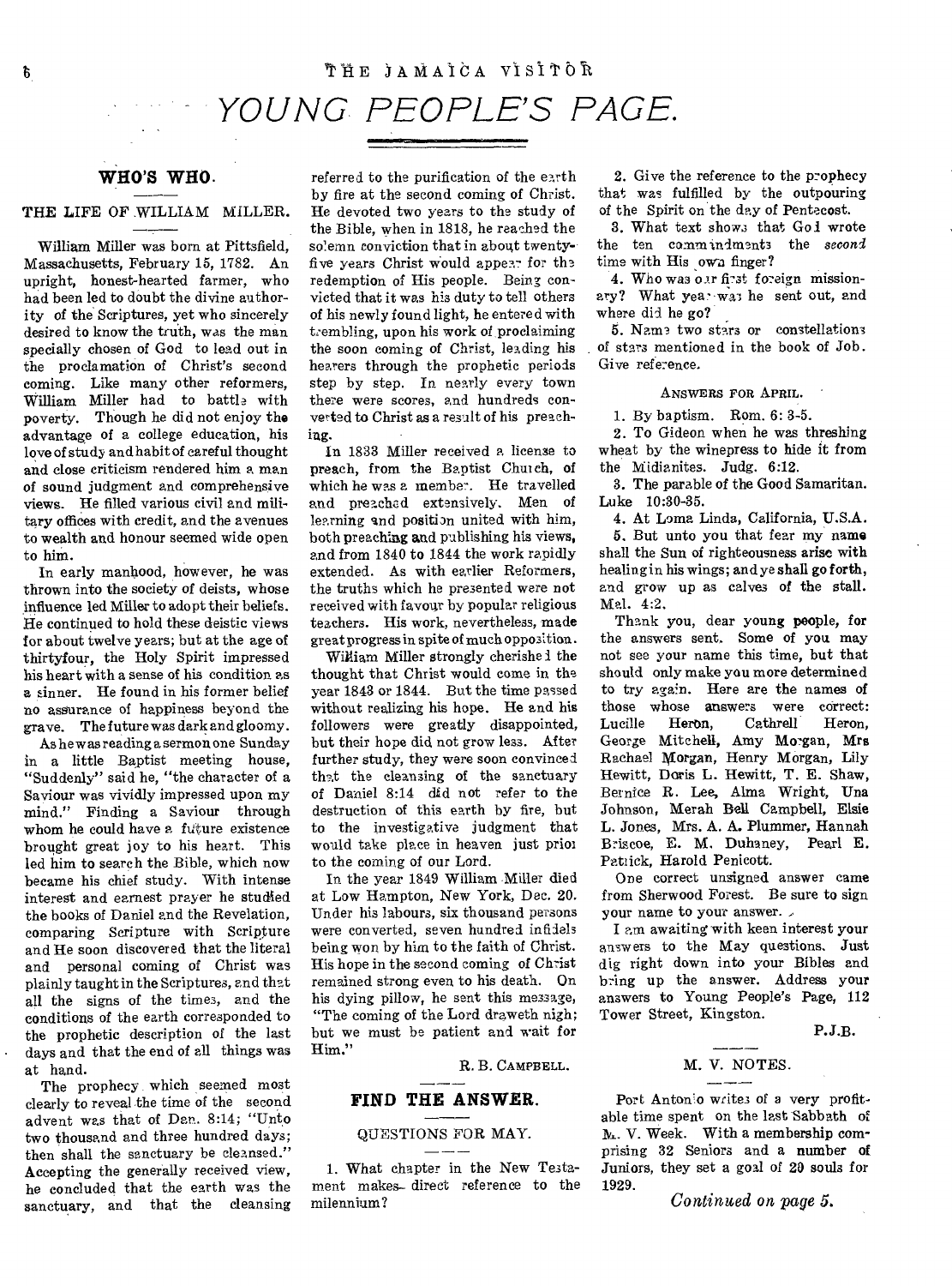#### Dear Little Folks,

I have been made so happy to see so many boys and girls in Jamaica while enjoying the privilege of visiting several churches the last few weeks. I have found some in every place. How happy the angels of God must be, and how glad the Lord Jesus (who was also once a little child) to see many of you love Him who first loved you. When He was upon earth He said, "Suffer the little children to come unto Me, for of such is the Kingdom of God." Jesus loves little children.

I have also been happy to see so many of your names in the "Visitor" who have answered the questions.

I am glad that your Conference President, Pastor Edmed, though such a busy man with his great work is taking time to notice the children in this conference.

May the Lord bless every Seventh Day Adventist boy and girl in Jamaica, is the prayer of your friend,

A. R. OGDEN.

#### Dear Little Folks,

What a lot of little brothers and sisters I have! And all of them are so nice. I am quite proud of them. Just think, I have forty-three names of those who gave correct answers. Eight of them are for March, but came in late. They did not receive the "Visitor" on time, so they are recorded... Here they are: *For March.—Linneth* Weir, Leslie Weir, Cyril Tennant, Ruby Weir, Merah B. Campbell, S. E. D. Chambers, Charles Morgan, Louise Benain.

*For April.—Marion* Brodie, Kathleen Brodie, Evelyn Fletcher, Kathleen Stephens, Winnie Stern, Carmen Bradshaw, Ethel Roberts, Miriam Roberts, Larkland Lynch, Elma Robinson, Viola A. Henry, Claudett Nelson, Louie Bennett, Claris Gordon, Wilfred Grey, Aston Davis, Edgar Bennett, Violet Plummer, Eric Plummer, Cyril Wright, Luther Morgan, Ethel Morgan, Arthur Morgan, Lilith Legister, Ruby L. Legister, Ruby Johnson, Artilin Heron, Gloria H. Newman, Hermine Bacquie, unay Johnson, W. J. Billett, Dorothy Walters, Myrtle Walters, Lily Hewitt, Willie Fletcher. George Groskopf, Pearl Groskopf, Willie Kamaka, Levi Kamaka Iris Brown, Calvin Brown, Vinenete Ga-dner, Iva Gardner, Gerald Kamaka, Floris Greene,Minits Belle Sype.

The answers to the April questions are:

- 1. Eli, 1 Sam. 4:18.
- 2. Ruth, Ruth 1:16.
- 3. Saul, 1 Sam. xi. 15.
- 4. Sampson, Judges 16:17.
- 5. Jacob's, Gen. 28:12.

The Questiosns for May are:-

- 1. What woman was destroyed through looking the wrong way?
- 2. Whose grandmother was Lois?
- 3. What boy had eleven brothers who were shepherds?
- 4. What does the Bilble say Daniel did three times a day?
- 5. How does the Lord say we sometimes rob Him?

One of my Little Folks wrote me a nice letter and said I am his "big brother." Another one wrote that she had asked Jesus to be her Friend, and "He really is," This made me very happy, I do enjoy such letters.

H.J.E.

#### **THE STORY**

**One** very wet day when I was travelling through a lonely part of South Africa, selling our books, I was unable to go on with my journey because of the heavy rain. But it was too cold to sit in the wagon all day, and the wood being too wet to light a fire, I put on a big rain coat and started for a walk up the mountain nearby. I thought the walk would make me warm. When about half way up the mountain, I saw a number of little birds flapping their wings but not moving. They were screaming too, as if very frightened, and they made a great noise. They did not take any notice of me as I came near to them, and as they were near a big branch of a tree I thought there must be something in the tree that I could not see. So I stepped under the big branches and looked up. At first I could see nothing, but as I watched I soon found a very big snake coiled around the branch. Its colour was so much like the tree that it looked like a part of it. It had a large head and its mouth was wide open. Its eyes looked like balls of fire, and its body was very slowly moving towards those dear little birdies. The snake did not take any notice of me until I wanted to deliver the birds, for I did not want him to eat them. So I threw a stone at the snake, and then he began

to come down, and I ran away up the mountain. The little birds no longer saw the light, in his eyes, and they flew far away out of danger. The snake would have been so glad to have me, for I was bigger than the birdies. But Jesus gave me strength to get out of his way.

Now there was a lesson in this for me, and I pass it on to you? It taught me how Eve was caught by that old serpent called Satan. The Lord had set apart one tree that Adam and Eve must not go near. But its fruit was so beautiful that Eve went to look at it, and when once she fixed her eyes on it, she found Satan among the branches, and she could not take her eyes from the beautiful forbidden tree. Soon she wanted to taste the fruit, and Satan saw her desire by her face, and he told her to disobey God and take it to eat. She ought to have run away. But she did not understand that looking at wrong things makes us want them, and soon she obeyed Satan. Poor Eve! She did not think how much sorrow she would bring into the world by her sin. But sin always brings sorrow. So when wrong things seem to look nice, we should not even<br>look at them. Those little birdies had Those little birdies had looked at the light in the snakes eyes and then could not get away from them, and if I had not cone along at that time, the snake would have eaten them. In Isaiah 33:15 we are told to keep our eyes from seeing evil. Paul tells us why . He says, By beholding we become changed. If we look at evil it makes us evil in thought, and evil thoughts make evil actions. But if we live looking at Jesus, we will become like Him, and go to heaven when He comes.

HERBERT **J. EDMED.**<br> **HERBERT J. EDMED.**<br> **DDY. CLEW** 

#### A **HAPPY GIFT.**

In response to a request from the Ocho, Rios company, Mrs. Flora Stewart, proprietress of the Shaw Park Hotel, just before leaving for England, set apart a fine plat of ground for our new Church building. The site is very central and suitable. A never failing stream rolls down along side, and it is on the bottom of the celebrated Fern Gully Road. In making this donation, Mrs. Stewart wrote: "I am very happy to be able to help you in this way."

*Continued on page 8.*